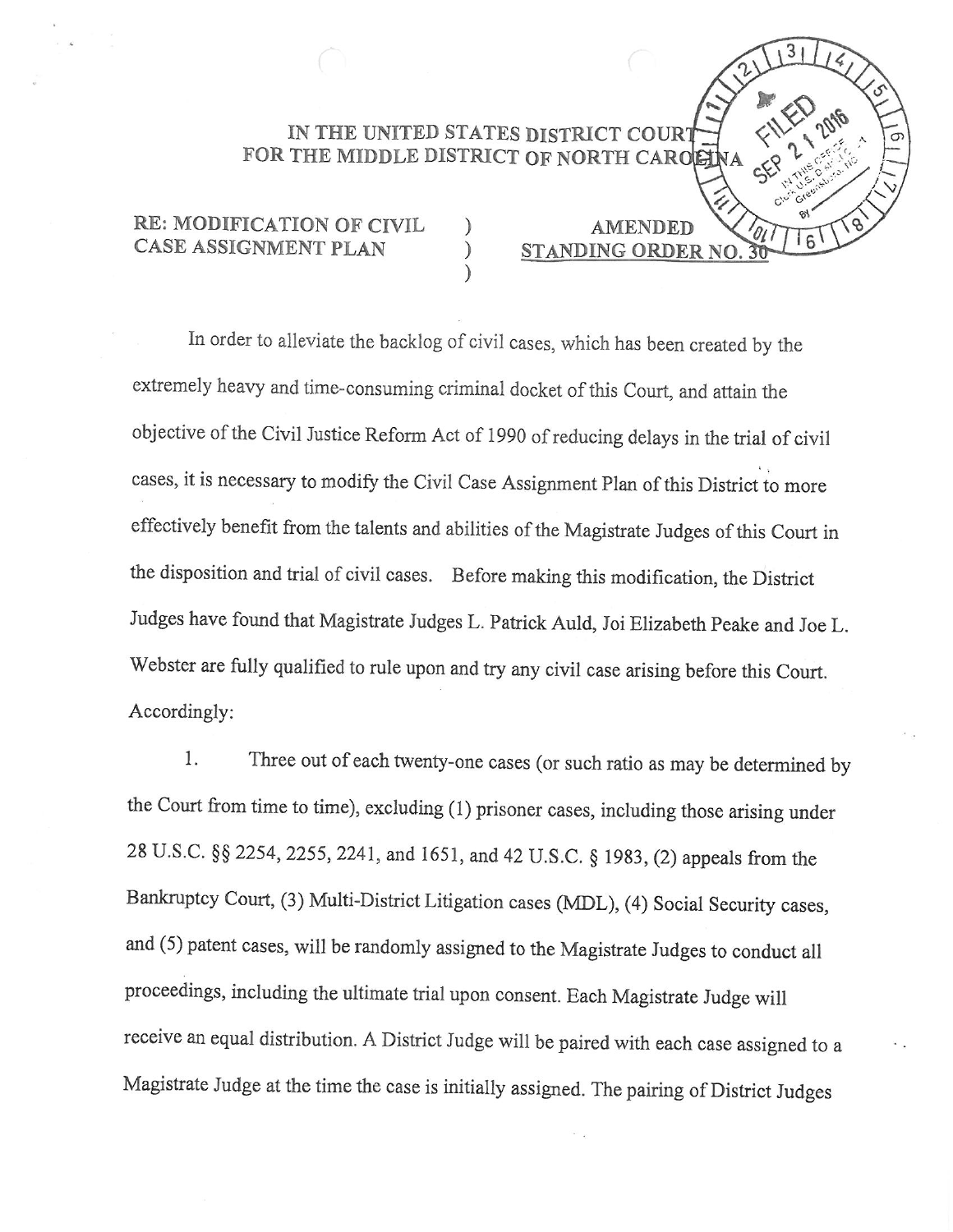in these cases will be rotated so that the same District Judge is not always paired with the same Magistrate Judge. The name of the District Judge paired on a particular case will not be disclosed by the Clerk's office until after the parties have determined whether to consent to the trial jurisdiction of the Magistrate Judge as provided below.

 $2.$ When all parties have made an appearance in these cases, the parties shall be given notice of this administrative assignment. The notice and forms sent to the parties shall inform them of their opportunity to consent to the trial jurisdiction of the Magistrate Judge and their duty to communicate their decision to the Clerk. The notice and forms shall be substantially in the form of the attachments to this Order.

 $3.$ The Clerk shall hold confidential the decisions of the parties on the issue of consent and shall not inform any District Judge or Magistrate Judge of the parties' responses unless all parties consent, by written affirmative response.

 $4.$ If all parties give written consent to the trial jurisdiction of a Magistrate Judge, the Clerk shall prepare for the assigned District Judge an Order of Reference pursuant to 28 U.S.C. § 636(c). On entry of such an order, the Clerk shall file the responses that have been submitted by the parties.

5. Appeal of a judgment entered by a Magistrate Judge in a case in which an Order of Reference has been made under 28 U.S.C.  $\S$  636(c) will be to the Court of Appeals for the Fourth Circuit.

If all of the parties do not give written consent to the trial jurisdiction of the 6. Magistrate Judge, the Magistrate Judge to whom the case is assigned will rule or make

 $\overline{2}$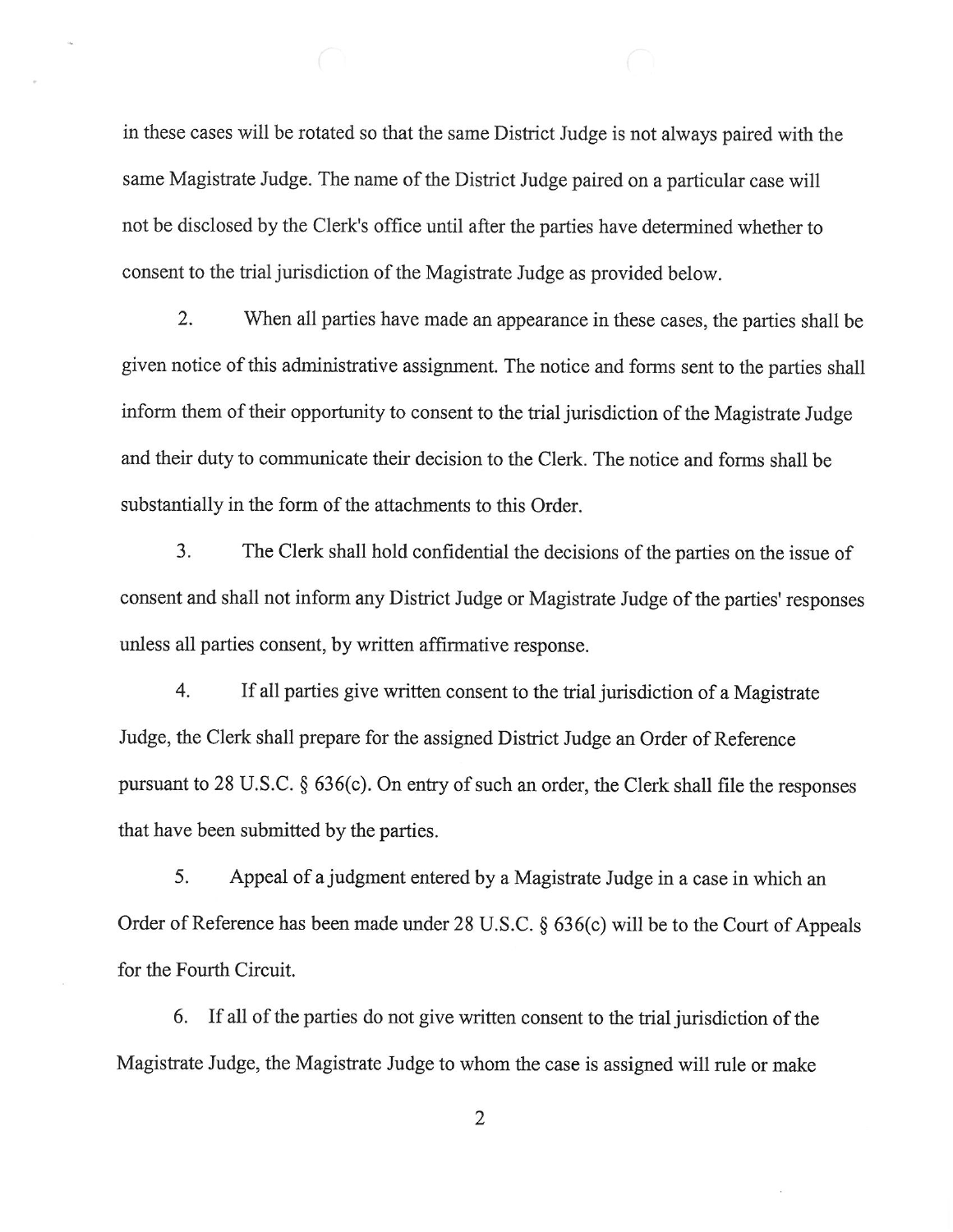recommendations upon all motions, both non-dispositive and dispositive, as provided in 28 U.S.C. § 636(b). If either party objects to a decision of the Magistrate Judge, the objection will be ruled upon by the District Judge paired with the Magistrate Judge.

7. This rule shall be interpreted and enforced so as to protect the voluntariness of the parties' consent. No official of the Court shall take any action that implies that there will be adverse substantive consequences if consent is withheld.

8. This Order is effective upon a date provided to the Clerk by the Chief District Judge.

This the  $21^{57}$  day of September, 2016.

 $\mathcal{G}$ 

William L. Osteen, Jr., Chief Judge United States District Court

Catherine C. Eagles, Judge **United States District Court** 

Carlton Tilley, Jr., Senior Judge United States District Court

Thomas D. Schroeder, Judge **United States District Court** 

Loretta C. Biggs, Judge United States District Court

James A. Beaty, Jr., Senior Judge United States District Court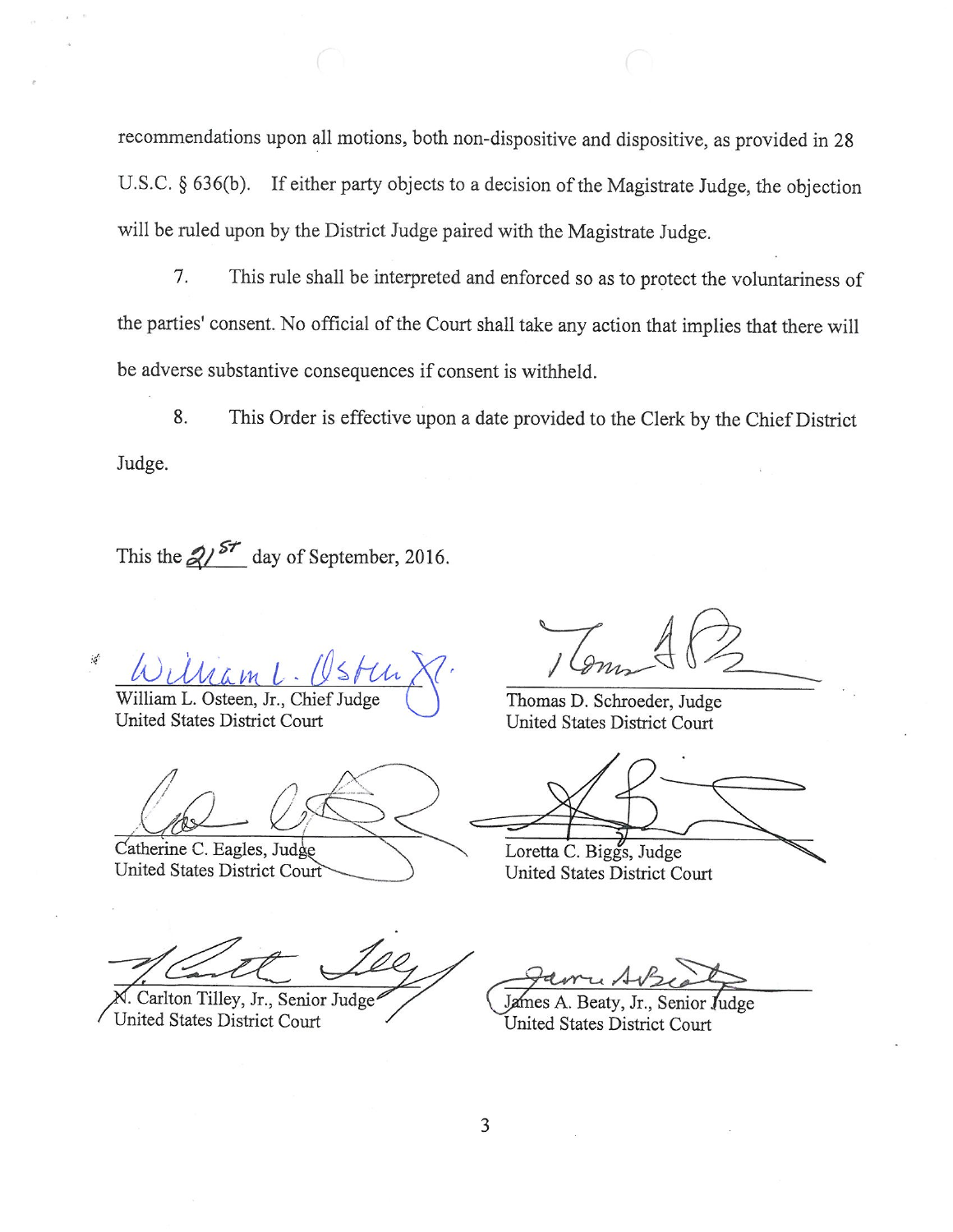#### **IN THE UNITED STATES DISTRICT COURT FOR THE MIDDLE DISTRICT OF NORTH CAROLINA** Re: Case No.:

### NOTICE OF RIGHT TO CONSENT TO THE EXERCISE OF CIVIL JURISDICTION BY A MAGISTRATE JUDGE

Your attention is invited to Title 28 U.S.C.  $\S$  636(c).

You are hereby notified that if all parties to a civil case consent, the United States magistrate judges of this district court, in addition to their other duties, may conduct a trial pursuant to 28 U.S.C.  $\S$  636(c)(1) and order the entry of a final judgment. An appeal from a judgment entered by a magistrate judge shall be taken directly to the United States court of appeals for this judicial circuit in the same manner as any appeal from a judgment of the district court.

Your decision to consent to the referral of your case to a United States magistrate judge for trial and entry of a final judgment must be entirely voluntary. The judge or magistrate judge to whom the case has been assigned will not be informed of your decision unless all parties agree that the case may be referred to a magistrate judge for these specific purposes. A less than unanimous decision will not be communicated by my office to either the judge or magistrate judge.

In order to consent, you must complete the Consent to Jurisdiction by a United States Magistrate Judge form available on the Court's website a[t www.ncmd.uscourts.gov](http://www.ncmd.uscourts.gov/sites/ncmd/files/forms/mjconsent.pdf) and return the form to the Clerk of the Court only:

> US District Court 324 W. Market Street Greensboro, NC 27401

If you do not consent, no response is necessary.

 $\overline{a}$ 

\_\_\_\_\_\_\_\_\_\_\_\_\_ Date

JOHN S. BRUBAKER, Clerk of Court